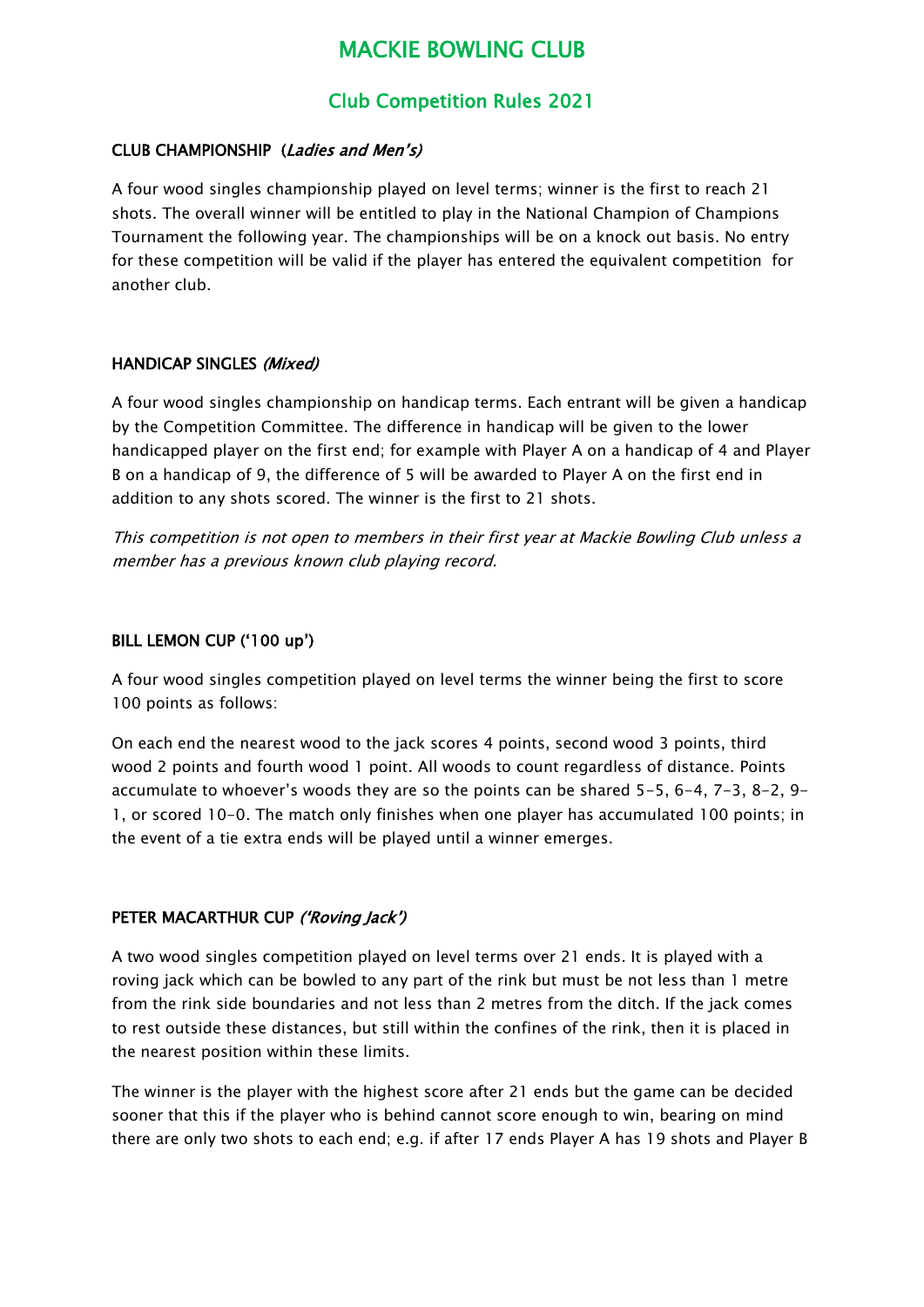10 shots, Player B can only score a maximum of 8 further shots for a total of 18 and therefore cannot win.

### JIM GREEN CUP : BEVIS CUP

A four wood singles competition played on level terms, the winner being the first to score 21 shots.

This competition is only open to members who have not previously won any club singles competition.

### DRAWN PAIRS; MIXED DRAWN PAIRS

Each player has 3 woods and the game is played over 18 ends, unless terminated early by mutual consent, the winners being the pair with the highest number of shots.

The Competition Committee will draw to match the pairs and will allocate handicaps to each player. The difference between the combined handicaps will be awarded to the lower combined handicap team on the first end in addition to any points scored. For example Team A with Player X on 4 and Player Y on 6 total 10; Team B with Player W on 8 and Player Z on 6 total 14; The difference of four shots is awarded to Team A.

This competition is not open to members in their first year at Mackie Bowling Club unless <sup>a</sup> member has a previous known club playing record.

# ARTHUR BACON TROPHY ('Three Sets')

A four wood singles competition played over three sets. The first player to 7 shots wins the set, the winner being the player scoring the best of three sets. Naturally if one player wins the first two sets the game will end. Possession of the jack will be determined by the toss for the first game of the first set, thereafter until the end of the set by the winner of the preceding end as usual, but at the beginning of each set the possession of the jack will alternate.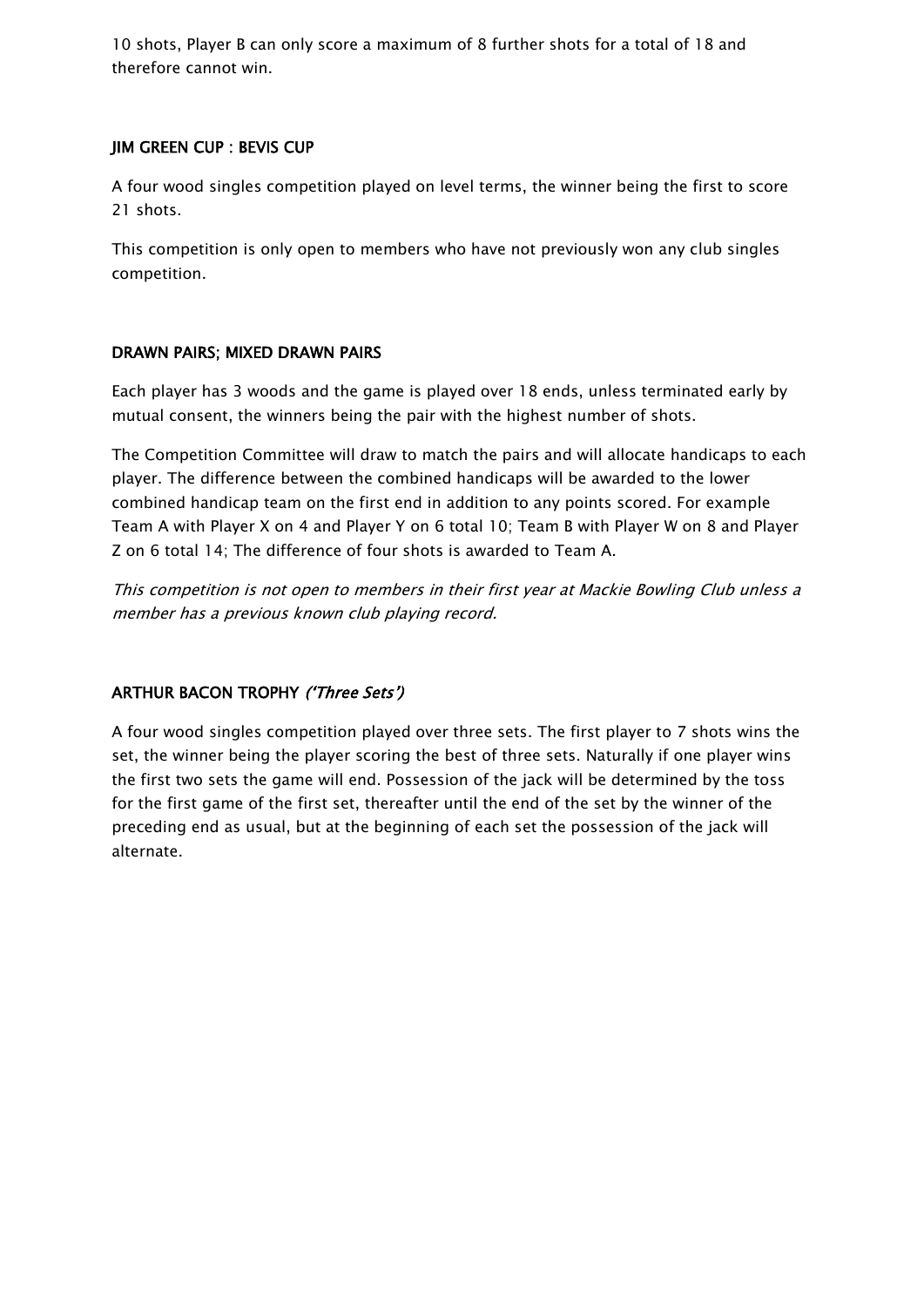# GENERAL RULES

The Laws of the Sport of Bowls shall apply to all games except where necessary to give effect to the variations outlined below.

# ARRANGING MATCHES

It shall be the responsibility of the first named player or team to offer the opponent(s) the choice of two dates to play the match one of which should be a weekend. This offer shall be made not later than 14 days before the closing date for the first round in which the match is to be played or within 5 days of the closing date of the previous round. The opponent(s) then shall respond with 3 days accepting one of the dates or concede a walk over. These time limits may be varied by mutual agreement provided that the match is completed by or on the Sunday specified as the closing date. The first named player or team shall book a rink for the match according to the rule on rink allocation and no practicing will be permitted on that rink on the day of the match. No competitions shall be played on Club match days or Monday Club night unless in exceptional circumstances with the consent of the Captain or the Competitions Secretary.

In singles matches, apart from the Peter MacArthur Cup, it shall be the responsibility of the first named player to arrange a marker. Failure to arrange a marker may result in that player's exclusion from the competition.

# RINK ALLOCATION

Matches may only be played on the rinks in the direction and on the coloured markers indicated on the rink allocation sheets.

# DRESS CODE

Regulation dress (greys) shall be worn at all times during competitions by players and marker. Whites shall be worn on finals day.

# FAILURE TO ATTEND ON TIME

If a player or team fails to attend within 15 minutes after the agreed start time the game shall be handed to the player or team that has attended on time.

# **DISPUTES**

Any disputes that cannot be resolved amicably shall be referred to the Competition Secretary (Bob Divine) who may refer any issue to the Competitions Committee. Any decision shall be final and binding on all parties.

# **RESULTS**

Completed score cards, which should identify the competition and players and be signed by the losing side, should be placed in the receptacle provided near the competition sheets. Players should not enter the result on the sheets which will be completed by the Competition Secretary.